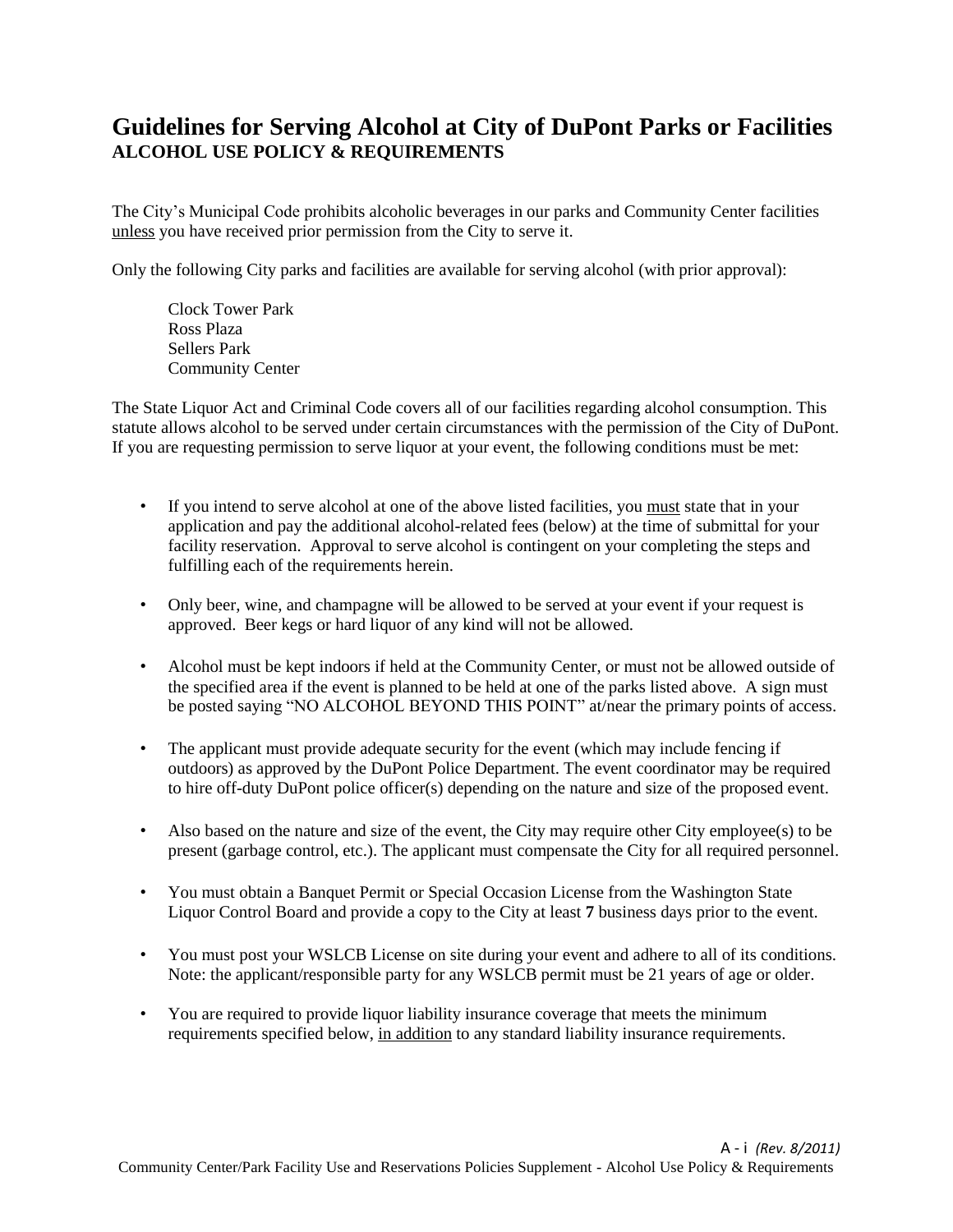- You must pay a **\$50 alcohol fee** in addition to any other applicable facility use fees. An additional **alcohol-related damage/cleaning deposit of \$200** in addition to any other facility use deposits. Payment of all applicable fees is required to confirm your facility reservation.
	- $\circ$  If you find that you are not able to complete these steps, you will be eligible for a 50% refund of the additional alcohol fee paid, provided that you notify the City at least **7** business days prior to your event. The required additional alcohol deposit will be refundable.
- Depending on the size and nature of the event, the City may require one or more trained alcohol servers to work the event. A trained server means any person holding a valid Class12 Mixologist Permit issued by the WSLCB.
- You must ensure that alcohol is NOT consumed by minors (age 20 and under).

Having a party or reception where you serve alcohol at a public facility demands responsibilities and permits that must be documented to fulfill legal and liability requirements. Please allow yourself at least 4 weeks for completion of required documents. Without the required certificates of insurance and the appropriate liquor license, alcohol cannot be served at the facility.

It is the responsibility of the event coordinator to ensure compliance all WSLCB and City of DuPont rules, regulations, and permit conditions. An event coordinator must be identified prior to the event and must be onsite at all times during the event.

**Approval Process**: At the time the facility reservation is requested, you must identify that you are requesting approval for alcohol on your application. Please attach a letter explaining the nature of your event and the circumstances under which alcohol will be served. Note that all requirements must be met and the required certificates of insurance must be submitted at least **7** business days prior to your event so that approval from the City can be obtained. When approval has been granted, you can take your paperwork to a State licensed liquor store (for Banquet Permit only) or a State Liquor Control Board Office to purchase the Banquet Permit or Special Occasion License as may be applicable to your type of event.

Below is a summary of minimum additional requirements to serve alcohol at a City of DuPont facility:

| <b>Requirement</b> |                                                                                                                                                | <b>Purchased From</b>                                                                   | Fee                                    |
|--------------------|------------------------------------------------------------------------------------------------------------------------------------------------|-----------------------------------------------------------------------------------------|----------------------------------------|
| 1.                 | <b>Banquet Permit or Special Occasion License</b><br>from WSLCB – required if alcoholic beverages<br>are being served                          | State Licensed Liquor Store or<br>Washington Liquor Control Board<br>$(360) 664 - 1600$ | Per<br><b>WSLCB</b><br>current<br>fees |
|                    | 2. Alcohol fee (this is in addition to any standard<br>use and reservation fees for the park or facility)                                      | City of DuPont                                                                          | \$50.00                                |
| 3.                 | Refundable deposit specifically related to the<br>serving of alcohol (this is in addition to the<br>general deposits for the park or facility) | City of DuPont                                                                          | \$200.00                               |
| 4.                 | Additional Alcohol-related Liability Insurance                                                                                                 | See Insurance Options below.                                                            | Premium<br>Varies                      |